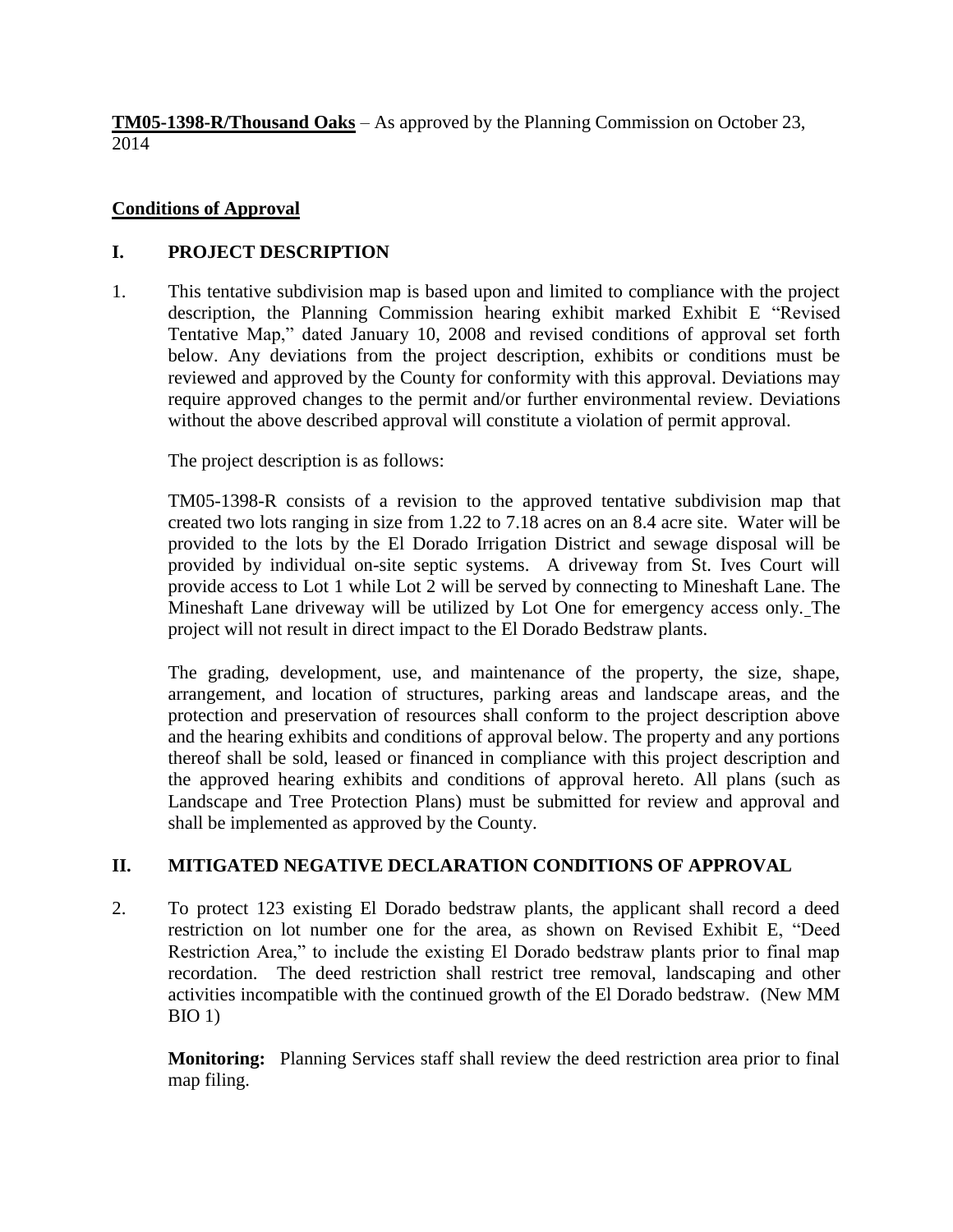### **III. PROJECT CONDITIONS OF APPROVAL**

#### **Planning Services**

- 3. In the event a heritage resource or other item of historical or archaeological interest is discovered during grading and construction activities, the project proponent shall ensure that all such activities cease within 50 feet of the discovery until an archaeologist can examine the find in place and determine its significance. If the finds is determined to be significant and authenticated, the archaeologist shall determine the proper method(s) for handling the resource or item. Grading and construction activities may resume after the appropriate measures are taken or the site is determined not to be of significance. Planning Services shall review the grading plans prior to the issuance of a grading permit.
- 4. In the event of the discovery of human remains, all work is to stop and the County Coroner shall be immediately notified pursuant to *Section 7050.5* of the *Health and Safety Code* and *Section 5097.98* of the *Public Resources Code*. If the remains are determined to be Native American, the Coroner must contact the Native American Heritage Commission within 24 hours. The treatment and disposition of human remains shall be completed consistent with guidelines of the Native American Heritage Commission. Planning Services shall review the grading plans prior to the issuance of a grading permit.
- 5. A meter award letter or similar document shall be provided by the water purveyor prior to filing the final map.
- 6. The subdivision is subject to parkland dedication in-lieu fees based on values supplied by the Assessor's Office and calculated in accordance with Section 16.12.090 of the County Code. The fees shall be paid at the time of filing the final map.
- 7. The subdivider shall be subject to a  $$150<sup>00</sup>$  appraisal fee payable to the El Dorado County Assessor for the determination of parkland dedication in-lieu fees.
- 8. The final map shall include a 25-foot non-building setback from all ponds and a 25-foot non-building setback from all wetlands at the subject site as delineated on Exhibit E. A 100-foot setback from all ponds and wetlands shall be shown for septic systems.
- 9. Prior to final map approval, the applicant shall provide proof of legal access to Mineshaft Lane for the proposed lots.
- 10. This revised tentative map shall expire within 36 months from date of approval unless a timely extension has been filed.
- 11. All fees associated with the tentative subdivision map shall be paid prior to recording the final subdivision map.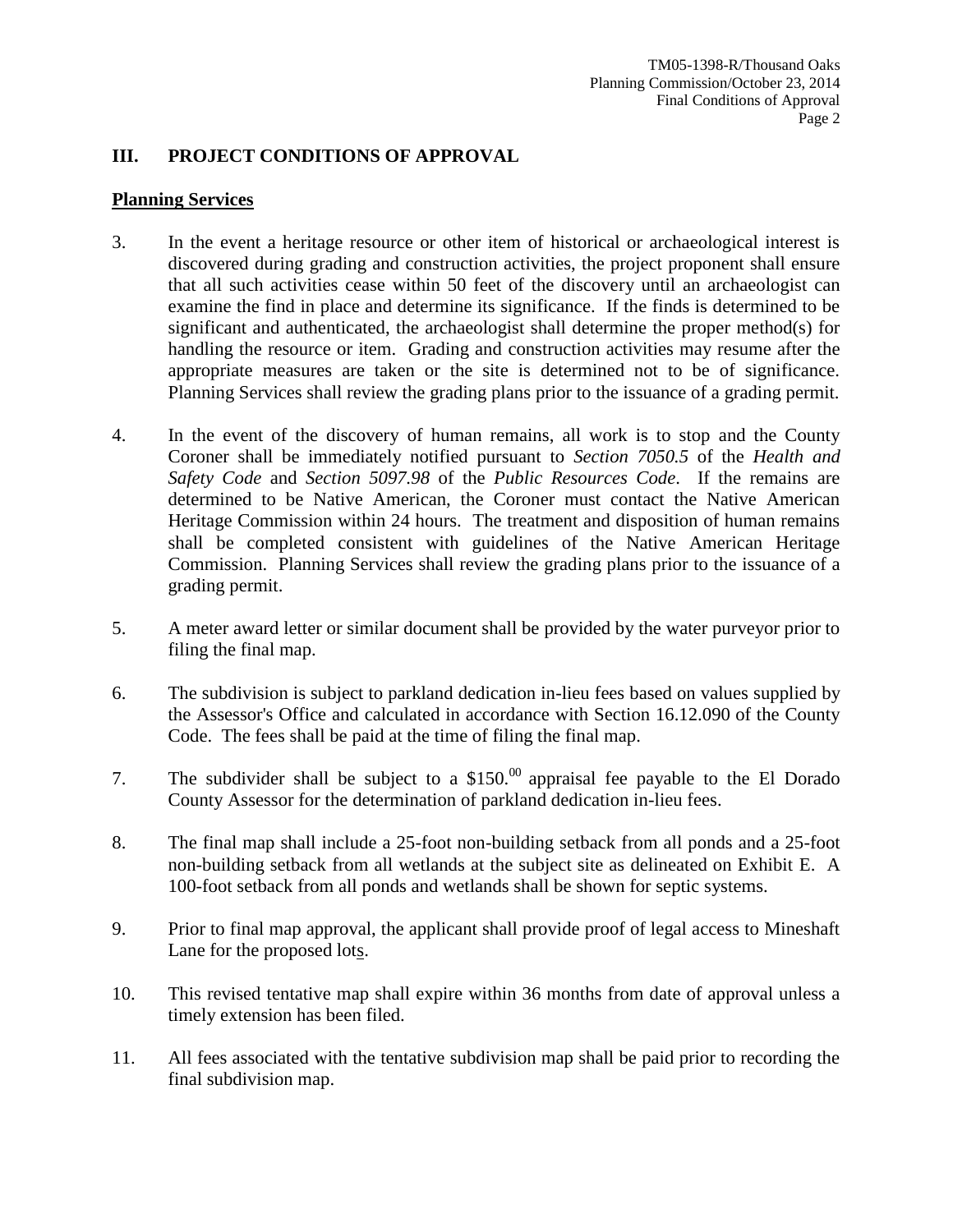12. In the event of any legal action instituted by a third party challenging the validity of any provision of this approval, the developer and landowner agree to be responsible for the costs of defending such suit and shall hold County harmless from any legal fees or costs County may incur as a result of such action, as provided in Section 66474.9(b) of the Government Code.

The subdivider shall defend, indemnify, and hold harmless El Dorado County and its agents, officers, and employees from any claim, action, or proceeding against El Dorado County or its agents, officers, or employees to attack, set aside, void, or annul an approval of El Dorado County concerning a subdivision, which action is brought within the time period provided for in Section 66499.37.

County shall notify the subdivider of any claim, action, or proceeding and County will cooperate fully in the defense.

### **Air Quality Management District**

- 13. Prior to the start of project construction, an asbestos dust mitigation plan (ADMP) shall be submitted with appropriate fees to and approved by the Air Quality Management District (AQMD).
- 14. If naturally occurring asbestos is encountered during project construction, all project driveways and roads shall be paved or require the application of a minimum of three inch depth asbestos free gravel.
- 15. The applicant shall adhere to District Rule 224 Cutback and Emulsified Asphalt Paving Materials.
- 16. The applicant shall contact the AQMD prior to commencement of any burning. Burning of vegetative wastes that result from "Land Development Clearing" must be permitted through the AQMD. Only vegetative waste materials are permitted to be disposed of using an open outdoor fire.
- 17. During construction, all activities shall apply standard Best Management Practices (BMPs) to control dust during construction. These practices shall be incorporated into the project and include:
	- Application of water on disturbed soils and unpaved roadways a minimum of three times per day;
	- Using track-out prevention devices at construction site access points;
	- Stabilizing construction area exit points;
	- Covering haul vehicles;
	- Restricting vehicle speeds on unpaved roads to 15 miles per hour; and
	- Replanting disturbed areas as soon as practical and other measures, as deemed appropriate to the site, to control fugitive dust.